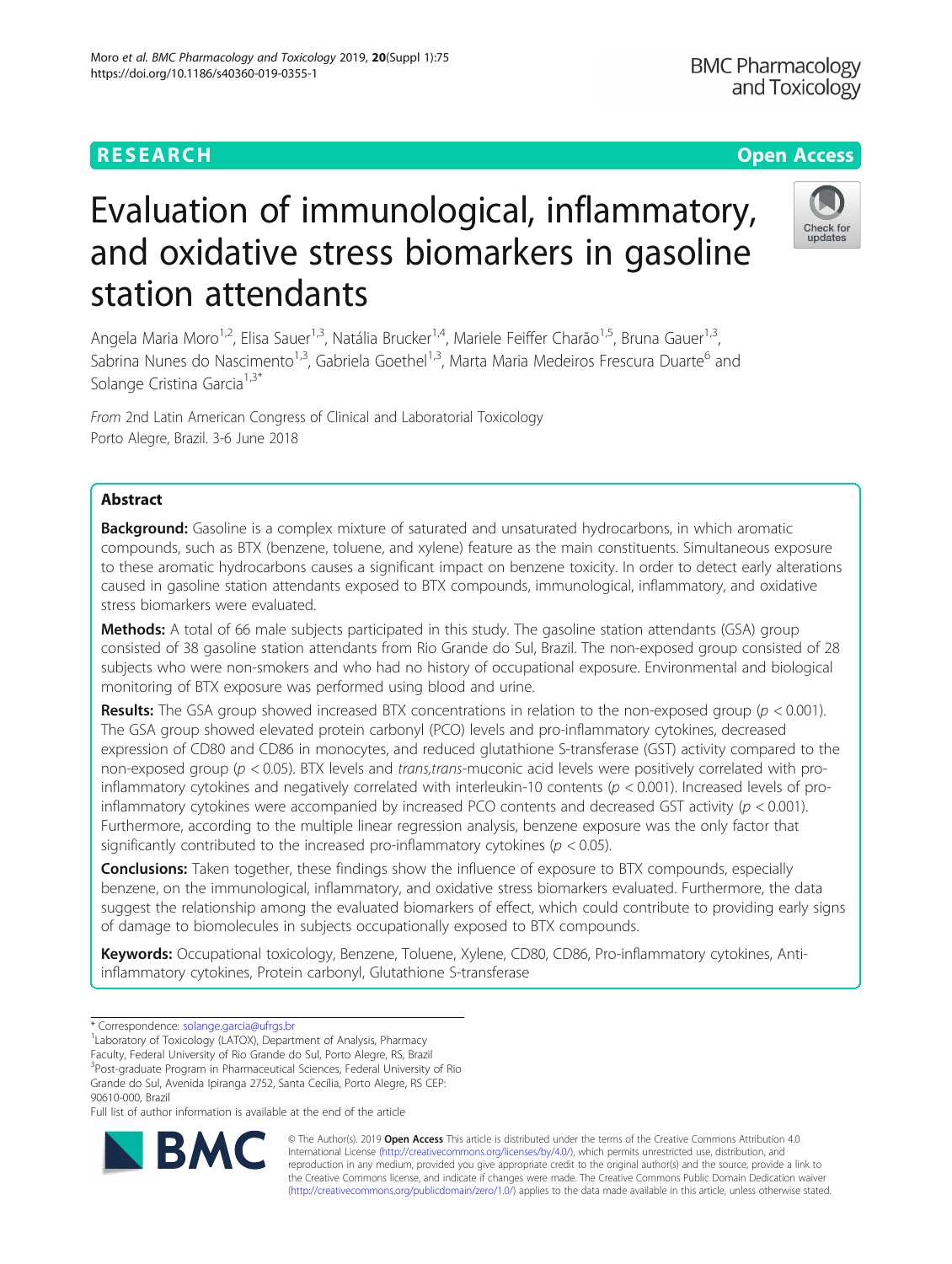# Background

Gasoline station attendants are an important group at occupational risk to BTX (benzene, toluene, and xylene) compounds [\[1](#page-7-0)–[3\]](#page-7-0). Among the constituents of gasoline, benzene stands out for its hazardous effects on human health [\[4](#page-7-0)–[6](#page-7-0)]. Furthermore, simultaneous exposure to benzene and other aromatic hydrocarbons, such as toluene and xylene, contributes to maximizing benzene toxicity [\[7\]](#page-7-0).

Benzene exposure in occupational settings has been progressively decreased as a result of preventive actions [[8](#page-7-0)]. However, there are health concerns for workers related to low levels of occupational exposure. These concerns are linked to the fact that benzene is a well-recognized genotoxic human carcinogen, classified as a Group I chemical by the International Agency for Research on Cancer, and without any known threshold dose [\[3\]](#page-7-0).

In addition, it is well known that the hematologic disorders, leukemia and myelodysplastic syndrome are caused by occupational benzene exposure, as well as various deleterious effects on many other biological systems after long-term exposures [\[9,](#page-7-0) [10](#page-7-0)]. Epidemiological and experimental studies have shown that benzene exposure can lead to non-cancer health effects, such as, genotoxicity, hematotoxicity, hepatotoxicity and nephrotoxicity  $[2, 11, 1]$  $[2, 11, 1]$  $[2, 11, 1]$  $[2, 11, 1]$  $[2, 11, 1]$ [12](#page-7-0)]. The mechanisms of benzene toxicity remain elusive. However, it is well-known that reactive oxygen species (superoxide anion, hydrogen peroxide, hydroxyl radical) resulting from benzene metabolism may damage biomolecules, inducing oxidative stress [\[10,](#page-7-0) [11](#page-7-0)].

Biomonitoring is a mandatory health protection measure for workers occupationally exposed to benzene [[13](#page-7-0), [14](#page-7-0)]. Biological monitoring has been used as a potential tool for better assessing integrated benzene exposures and may contribute to the diagnosis and treatment of occupational diseases [\[15\]](#page-7-0). Since there are no safe limits for exposures to carcinogens such as benzene, simultaneous evaluation of biomarkers of exposure and effect may be useful in the estimation and reduction of risks caused by occupational exposure to this xenobiotic. Such assessments may also be adopted for preventative health initiatives for improving the safety of occupationally exposed workers [\[9](#page-7-0), [16](#page-7-0)].

A number of previous studies by our research group were conducted with the aim of establishing new biomarkers of early damage, which might be helpful in biomonitoring actions related to occupational exposure to benzene. Many early biomarkers of genetic [[11](#page-7-0)], hematological [\[4\]](#page-7-0), renal, hepatic [\[2\]](#page-7-0), and immunological [\[2,](#page-7-0) [17](#page-7-0)] alterations, caused by low levels of occupational benzene exposure, were proposed for the continuous monitoring of occupational benzene hazards. Furthermore, these findings may be key elements in the elucidation of different benzene toxicity mechanisms.

Based on immunological biomarkers previously proposed by Moro et al. [\[4](#page-7-0)], the work conducted by Sauer et al. [\[17](#page-7-0)] showed possible immunotoxicity and carcinogenicity mechanisms arising from benzene exposure. Furthermore, alterations in inflammation biomarkers were also reported by Sauer et al. [[17\]](#page-7-0). In order to continue the previous studies of our research group, this paper aimed to evaluate immunological, inflammatory, and oxidative stress biomarkers in gasoline station attendants, and verify the possible influence of benzene exposure on these biomarkers of effect.

# **Methods**

# Study population

Sixty-six individuals were enrolled in this study. The exposed group consisted of 38 gasoline station attendants (GSA) from Rio Grande do Sul, Brazil. All subjects had been working in their current job position for at least 6 months. The non-exposed (NE) group consisted of 28 subjects who were non-smokers and who had no history of occupational exposure to benzene or other xenobiotics. Each participant was interviewed about aspects of general health, lifestyle, smoking status, and history of exposure.

The average ages of the GSA and control groups were  $32.1 \pm 1.7$  years and  $30.4 \pm 1.8$  years, respectively. No significant difference between the GSA and control groups was found related to age. The mean exposure time in the GSA group was  $8.5 \pm 1.6$  years (range: 0.5–32 years).

This study was approved by the research ethics committee of the Federal University of Rio Grande do Sul/RS (No. 21728/11) and written informed consent was obtained from all participants prior to their enrollment in the study.

#### Sample collection

The sampling was conducted at the end of the work shift after 3–4 consecutive days of exposure. Personal monitors were used to assess airborne BTX concentration during the daily work shift, for approximately 8 h. After air sampling, the samplers were stored at − 20 °C until analysis. Urine samples were collected for benzene, toluene, and xylene metabolites and creatinine determination. The samples were stored in polyethylene bottles at − 80 °C until further analysis. Venous blood samples were collected by venipuncture using vacuum tubes. EDTA-blood tubes were collected and centrifuged at 1500 g for 10 min at 4 °C. Aliquots of EDTA-plasma were stored at − 80 °C until analysis of the protein carbonyl content. A blood heparin tube was collected for glutathione S-transferase enzymatic activity determination and co-stimulatory molecules of CD80 e and CD86 assay analysis. A vacuum blood tube without anticoagulant was centrifuged at 1500 g for 10 min at room temperature. The serum obtained was aliquoted and stored at − 80 °C until inflammatory cytokine analysis.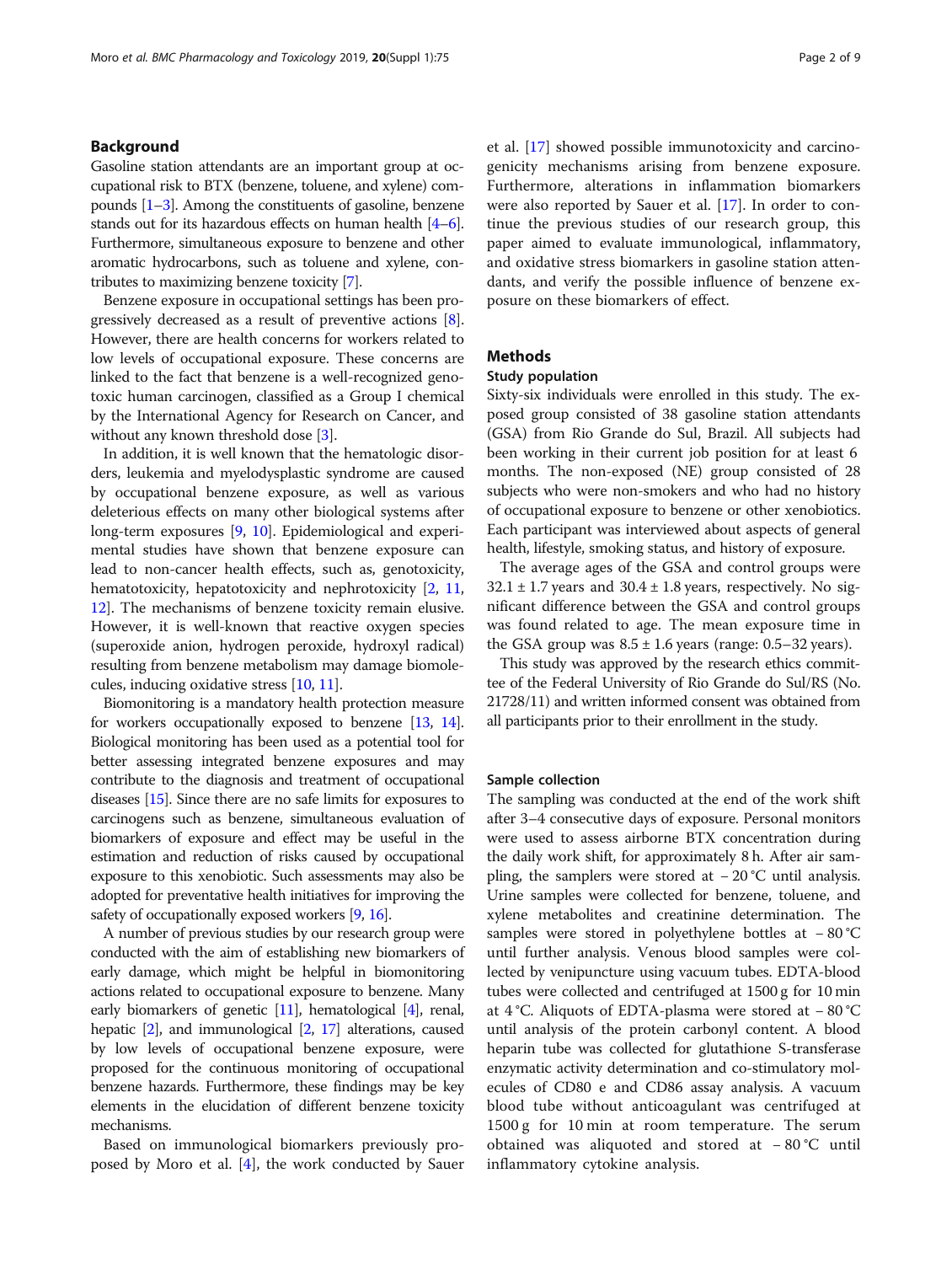# Exposure assessment

Personal breathing-zone air samples were collected using passive samplers (SKC 575–002®). BTX (benzene, toluene,  $o<sub>z</sub>$ ,  $m<sub>z</sub>$ ,  $p<sub>z</sub>$  xylene) were desorbed with dichloromethane and analyzed by gas chromatography and flame ionization detection (GC-FID; PerkinElmer, USA). GC column Innowax  $(25 m, 0.2 mm, 0.4 μm)$  was used. The initial oven temperature was 40 °C, and the temperature was increased by 4 °C min<sup>−</sup> <sup>1</sup> until it reached 53 °C, followed by an oven ramp rate of 40 °C min<sup>−</sup> <sup>1</sup> up to 200 °C. The FID detector temperature was kept at 250 °C.

Quantification of urinary benzene metabolite (trans, *trans*-muconic acid -  $t$ , $t$ -MA) was carried out by highperformance liquid chromatography with UV detection (HPLC-UV; Shimadzu, USA) after solid phase extraction (SPE) according to a previously described analytical method [[18\]](#page-7-0), with modifications as previously described [[4\]](#page-7-0). Quantification of urinary metabolites of toluene (hippuric acid - HA) and xylene (methylhippuric acid mHA) were simultaneously performed by HPLC-UV [[19\]](#page-8-0). The creatinine concentration was measured by spectrophotometry as previously described [[20\]](#page-8-0) using commercial kits (Doles reagents, Brazil).

# Immunological biomarkers

CD80 and CD86 expression by monocytes was analyzed by flow cytometry. The samples were processed within 24 h. Erythrocytes lysis was performed using an ammonium chloride solution (0.13 M) and the leukocytes were resuspended with PBS buffer.  $10<sup>6</sup>$  leukocytes were incubated with PE-conjugated anti-CD80 and FITCconjugated anti-CD86. The antibodies were diluted 1: 100 with PBS and incubated in the dark at 4 °C for 20 min. Cells were analyzed by FACSC Canto II Flow Cytometer (Becton Dickinson, San Jose, CA) with Flow Jo Software (TreeStar). Monocyte cells were identified by manual gating according to side scatter and size.

# Inflammatory biomarkers

Interleukin-1β (IL-1β), interleukin-6 (IL-6), interleukin-10 (IL-10), tumor necrosis factor- $\alpha$  (TNF- $\alpha$ ), and interferonγ (IFN-γ) were analyzed using ELISA methods according to the manufacturer's instructions (Quantikine human immunoassays, R&D Systems).

# Oxidative stress biomarkers

Protein carbonyl (PCO) levels were determined using a noncompetitive ELISA method in accordance with Buss et al. [\[21\]](#page-8-0) with some modifications. Total protein concentration in plasma was measured by the Bradford method using bovine serum albumin as standard. PCO levels were determined as follows: plasma samples were diluted with PBS buffer to a normalized concentration of 4 mg protein  $mL^{-1}$  and then samples were derivatized with 2,4-dinitrophenylhydrazine (DNPH) and incubated in Maxisorb multiwallplates (Nunc Immuno 96 MicrowellTM Maxisorp) overnight at 4 °C in the dark. Protein carbonyls were detected using a dinitrophenyl rabbit IgG-antiserum (Sigma) as the primary antibody and a monoclonal anti-rabbit immunoglobulin G peroxidase conjugate (Sigma) as the secondary antibody. Color development was performed with o-phenylenediamine and  $H_2O_2$  and the reaction was stopped with  $H_2SO_4$  after 15 min incubation at 37 °C. The absorbance was measured using a microplate reader with a detection wavelength of 492 nm.

Glutathione S-transferase (GST) activity was performed in 96-well microplates and was read in a microplate reader (SpectraMax M2e, Molecular Devices), in accordance with Habig et al. [\[22\]](#page-8-0). GST was determined using CDNB (1 chloro-2,4-dinitrobenzene) as substrate and 0.15 M GSH.

# Statistical analysis

The data analysis was performed using the IBM SPSS Statistics software (version 19). All study variables were tested for normality using the Shapiro-Wilk test. Comparisons between groups were obtained using Student's t-test and the Mann-Whitney U-test. The results were expressed as mean ± SEM or median (interquartile range), according to variable distribution. Correlation tests were performed using Pearson's correlation coefficient and Spearman's rank according to each variable. Multiple linear regression models were applied to verify the relation between BTX exposure, immunological biomarkers, inflammatory biomarkers, and oxidative stress biomarkers. The significance level for all tests was  $p < 0.05$ .

# Results

The data on environmental BTX exposure levels are reported in Table [1.](#page-3-0) The GSA group was exposed to significantly higher BTX concentrations than the non-exposed group ( $p < 0.001$ ). Additionally, the data showed that the GSA group was exposed to very low levels of BTX, with all values found to be below the ACGIH (American Conference of Governmental Industrial Hygienists) limits.

Higher  $t$ , $t$ -MA levels were found for the GSA group when compared to the non-exposed group ( $p < 0.001$ ; Table [1](#page-3-0)). Although the  $t, t$ -MA levels were higher in the GSA group compared to the non-exposed group, the median values were below the biological exposure index (BEI: 500  $\mu$ g g<sup>-1</sup> creatinine) established by the ACGIH.

The urinary biomarker of exposure to toluene was not significantly changed between the groups ( $p > 0.05$ ; Table [1](#page-3-0)). HA median values were below the biological limit value for occupationally exposed people (BEI: 1.6 g  $g^{-1}$  creatinine; ACGIH). Furthermore, the urinary biomarker of exposure to xylene could not be detected in any members of the study population (Table [1](#page-3-0)).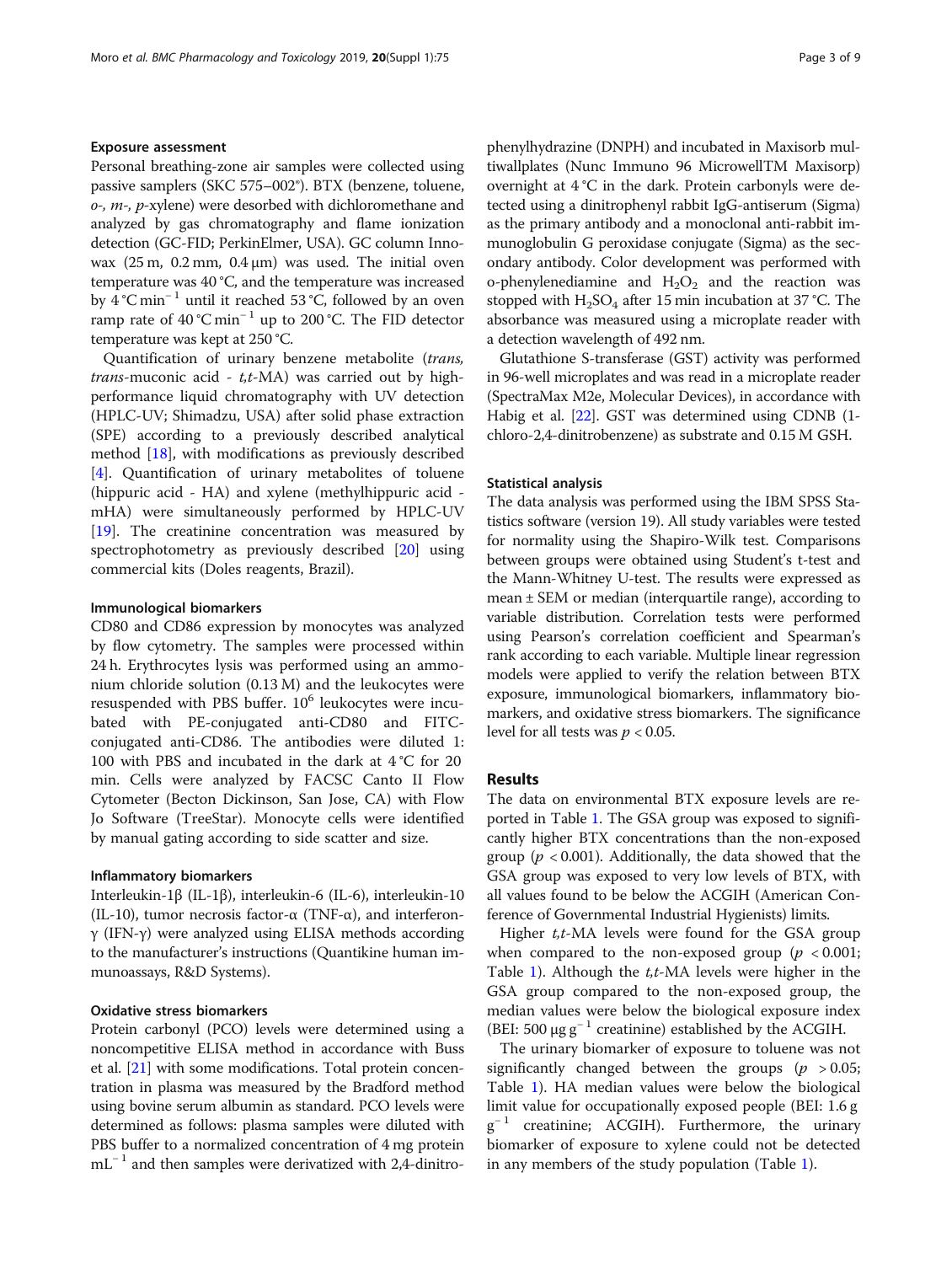<span id="page-3-0"></span>Table 1 Environmental and biological monitoring

|                                              | Non-exposed group ( $n = 28$ ) | GSA group $(n = 38)$             | <b>ACGIH limits</b> |  |
|----------------------------------------------|--------------------------------|----------------------------------|---------------------|--|
| Benzene ( $\mu$ g m <sup>-3</sup> )          | $43.3(35.3 - 63.3)$            | 105.9 $(63.3 - 216.8)^a$         | 1600.0              |  |
| Toluene ( $\mu$ g m <sup>-3</sup> )          | 107.4 (85.9-201.3)             | 311.5 (207.7-578.2) <sup>a</sup> | 75,260.0            |  |
| o-Xylene ( $\mu$ g m <sup>-3</sup> )         | 37.5 (23.0-224.4)              | 59.4 (29.5-433.2) <sup>a</sup>   |                     |  |
| $m$ -Xylene (µg m <sup>-3</sup> )            | $20.1(17.4-25.6)$              | 32.5 $(27.8 - 37.4)^a$           | 433,540.0*          |  |
| $p$ -Xylene (µg m <sup>-3</sup> )            | 21.2 (18.4-27.0)               | 31.0 $(22.2 - 34.6)^a$           |                     |  |
| t,t-MA ( $\mu$ g g <sup>-1</sup> creatinine) | 74.8 (47.6-121.5)              | 421.9 (292.2-694.6) <sup>a</sup> | 500.0               |  |
| HA $(g g^{-1}$ creatinine)                   | $0.3(0.2-0.4)$                 | $0.3(0.2-0.6)$                   | l.6                 |  |
| m-HA $(g g^{-1}$ creatinine)                 | n.d.                           | n.d.                             | 1.5                 |  |

The values are expressed as median (interquartile range)

t,t-MA trans,trans-muconic acid, HA hippuric acid, mHA methylhippuric acid, n.d. not detectable

\*total value to the sum of xylene isomers  ${}^{a}p < 0.001$ 

Figure 1 shows the immunological biomarker results. Decreased expression of CD80 (Fig. 1a) and CD86 (Fig. 1b) was observed in the membrane of monocytes of the GSA group compared to the non-exposed group ( $p < 0.001$ ).

The cytokines levels are shown in Fig. [2.](#page-4-0) The GSA group showed increased levels of pro-inflammatory IL-1β, IL-6, TNF-α, and IFN-γ in relation to the nonexposed group ( $p < 0.001$ ). In addition, reduced levels of anti-inflammatory IL-10 was observed in the GSA group compared to the non-exposed group ( $p < 0.001$ ).

In relation to oxidative stress biomarkers, the protein damage was assessed through PCO levels (Fig. [3a](#page-4-0)). The GSA group showed an elevated PCO concentration compared to the non-exposed group ( $p < 0.001$ ). The antioxidant status was evaluated through GST enzymatic activity (Fig. [3](#page-4-0)b). Decreased GST activity was observed in the GSA group compared to the non-exposed group ( $p < 0.05$ ).

Univariate correlations were performed in all subjects, as a single sample. Strong correlations were found among the BTX organic solvents present in the gas station environment. Personal benzene exposure was positively correlated with airborne toluene concentration ( $r = 0.70$ ;  $p <$ 0.001), o-xylene  $(r = 0.40; p < 0.05)$ , m-xylene  $(r = 0.80;$  $p < 0.001$ ), and p-xylene (r = 0.73; p < 0.001) levels. Additionally, personal toluene exposure was also correlated

with *o*-xylene (*r* = 0.40; *p* < 0.05), *m*-xylene (*r* = 0.75; *p* < 0.001), and *p*-xylene ( $r = 0.64$ ;  $p < 0.001$ ) concentrations.

Also, the increased levels of personal benzene exposure was accompanied by urinary  $t, t$ -MA excretion ( $r =$ 0.35;  $p < 0.01$ ). Environmental toluene and xylene levels were not significantly correlated with their urinary biomarkers ( $p > 0.05$ ).

Environmental BTX levels and  $t$ , $t$ -MA concentrations were significantly correlated with immunological, inflammatory, and oxidative stress biomarkers (Table [2\)](#page-5-0).

Table [3](#page-5-0) summarizes the correlations found among the evaluated biomarkers of effect. It was possible to observe significant correlations between immunological biomarkers and inflammatory biomarkers, immunological biomarkers and oxidative stress biomarkers, and oxidative stress biomarkers and inflammatory biomarkers. Furthermore, a negative correlation was observed between the oxidative stress biomarkers PCO levels and GST activity ( $r = -0.31; p < 0.05$ ).

Exposure time was positively correlated with urinary  $t, t$ -MA levels ( $r = 0.67$ ;  $p < 0.001$ ). Additional correlations between exposure time and immunological, inflammatory, and oxidative stress biomarkers are shown in Table [4.](#page-6-0)

Based on the correlations shown above, variables were selected to verify their influence on the increased pro-

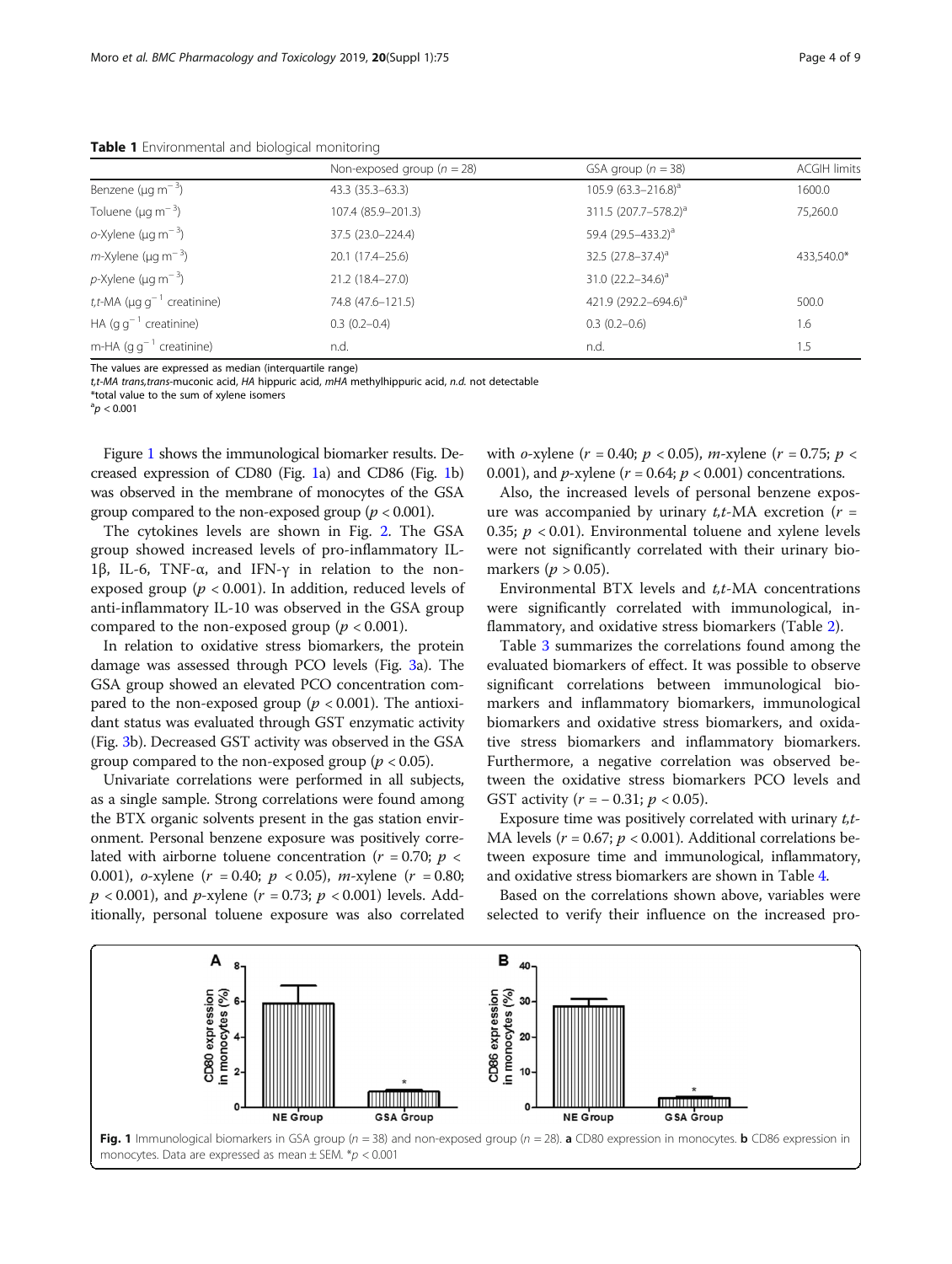

<span id="page-4-0"></span>

inflammatory biomarkers (IL-1β, IL-6, TNF-α, and IFNγ). The multiple linear regression model, displayed in Table [5](#page-6-0), accounted for approximately 58, 55, 58, and 63% of the increased pro-inflammatory cytokines IL-1β, IL-6, TNF-α, and IFN-γ, respectively. For all the inflammatory biomarkers, benzene exposure was the only factor that significantly contributed to the increased levels of the markers: IL-1β (β estimate = 0.437;  $p = 0.018$ ); IL-6 (β estimate = 0.519;  $p = 0.007$ ); TNF-α (β estimate = 0.496;  $p = 0.008$ ); and IFN-γ (β estimate = 0.388;  $p = 0.031$ ).

# **Discussion**

In this study, we observed the influence of BTX compound exposure on the immunological, inflammatory, and oxidative stress biomarkers evaluated. Furthermore, the data suggest that the immunological and inflammatory alterations observed in this study are interrelated, and connected to the imbalance of the oxidative status.

Personal occupational exposure to BTX, shown in our study, characterizes low-level exposure to these aromatic hydrocarbons, since all the found values were below the Threshold Limit Value-Time Weighted Average (TLV-TWA) proposed by ACGIH for working environments. However, even so, it was possible to observe significantly higher levels of benzene, toluene, and xylene exposure in the GSA group compared to the non-exposed group. These findings are in accordance with previous studies that have also found airborne BTX concentrations lower

than the ACGIH limits  $[2-4, 11, 17]$  $[2-4, 11, 17]$  $[2-4, 11, 17]$  $[2-4, 11, 17]$  $[2-4, 11, 17]$  $[2-4, 11, 17]$  $[2-4, 11, 17]$  $[2-4, 11, 17]$ . Additionally, the strong correlations shown between airborne BTX concentrations evidenced that the GSA group was exposed to a mixture of multiple organic solvents.

According to Carrieri et al. [[3\]](#page-7-0), urinary  $t, t$ -MA is a widely used biomarker in routine practice for the biological monitoring of benzene exposure, mainly because of the simple analytical method used for its determination, easily available in most industrial and environmental toxicology laboratories. However, diet and smoking interference in this biomarker of exposure may compromise its specificity. Despite that, in our study,  $t, t$ -MA was confirmed as a good indicator of exposure to low levels of benzene exposure, since there were significantly elevated levels in the GSA group in relation to the non-exposed group. In addition, t,t-MA excretion correlated with personal benzene exposure, which points to the relevance of this biomarker of exposure, even at reduced levels. The same cannot be visualized for the urinary biomarker of exposure to toluene, since HA did not show any significant difference between the groups, nor was it correlated with personal toluene exposure, as previously shown in studies by our group [[4,](#page-7-0) [17](#page-7-0)]. Also, m-HA, urinary biomarker of xylene exposure, did not prove to be a good marker.

The alterations observed in the immunological biomarkers evaluated in our study (CD80 and CD86 expression in monocytes) are in accordance with previously described data [\[2,](#page-7-0) [4,](#page-7-0) [17\]](#page-7-0). Furthermore, the univariate correlations showed that the reduced expressions of CD80 and CD86 were related to BTX exposure, proving the interference of these chemical compounds in the immune system of occupationally exposed individuals.

The co-stimulatory molecules CD80 and CD86 are recognized as the main co-stimulatory molecules of the immune system [[17](#page-7-0)], and are considered one of the most important signaling mechanisms and regulators of adaptive cellular immunity [\[23,](#page-8-0) [24](#page-8-0)]. The absence or depletion of these co-stimulatory molecules results in hyporresponsiveness, development of anergic T cells, or inefficient immune surveillance [[17,](#page-7-0) [25](#page-8-0), [26\]](#page-8-0). According to Sauer et al. [\[17\]](#page-7-0), immunological alterations, as observed in our study, could

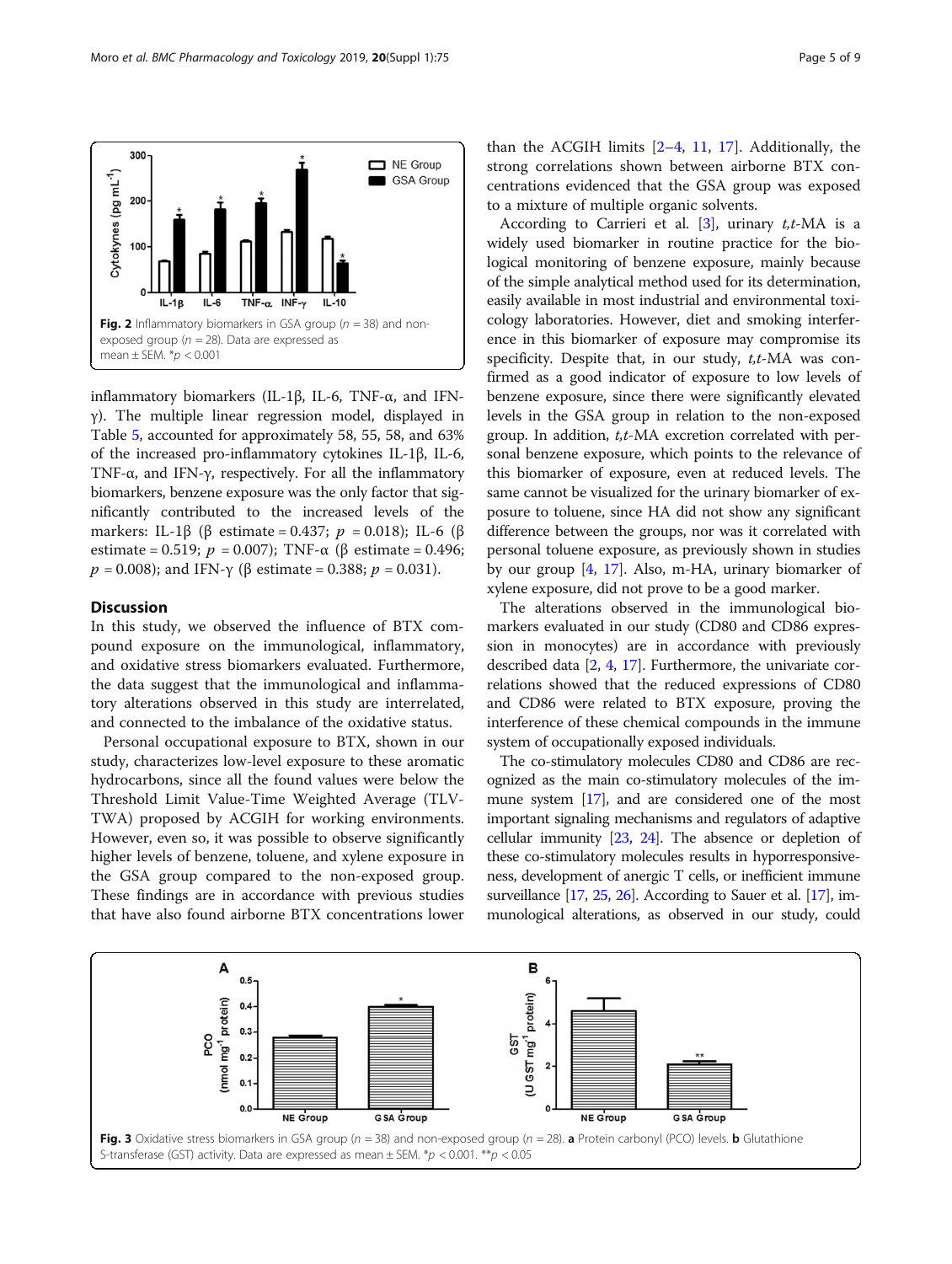|                                          | Benzene<br>$(\mu q \, m^{-3})$ | Toluene<br>$(\mu q \, m^{-3})$                                                                                                                                      | o-Xylene<br>$(\mu q \, m^{-3})$ | $m$ -Xylene<br>$(\mu q \, m^{-3})$ | $p$ -Xylene<br>$(\mu q \, m^{-3})$                                               | t,t-MA ( $\mu$ g g <sup>-1</sup><br>creatinine) |
|------------------------------------------|--------------------------------|---------------------------------------------------------------------------------------------------------------------------------------------------------------------|---------------------------------|------------------------------------|----------------------------------------------------------------------------------|-------------------------------------------------|
| CD80 monocyte<br>expression (%)          | $r = -0.26$ ( $p < 0.05$ )     | $r = -0.32$ ( $p < 0.05$ )                                                                                                                                          | p > 0.05                        | p > 0.05                           | p > 0.05                                                                         | $r = -0.43$ ( $p < 0.001$ )                     |
| CD86 monocyte<br>expression (%)          |                                | $r = -0.46$ (p < 0.001) $r = -0.58$ (p < 0.001) $r = -0.43$ (p < 0.05) $r = -0.41$ (p < 0.05) $r = -0.43$ (p < 0.05) $r = -0.43$ (p < 0.05) $r = -0.47$ (p < 0.001) |                                 |                                    |                                                                                  |                                                 |
| IL-1β (pq mL <sup>-1</sup> )             | $r = 0.43$ ( $p < 0.001$ )     | $r = 0.37$ ( $p < 0.05$ )                                                                                                                                           | p > 0.05                        | $r = 0.46$ ( $p < 0.05$ )          | $r = 0.39$ ( $p < 0.05$ )                                                        | $r = 0.54$ ( $p < 0.001$ )                      |
| $IL-6$ (pg m $L^{-1}$ )                  | $r = 0.38$ ( $p < 0.05$ )      | $r = 0.37$ ( $p < 0.05$ )                                                                                                                                           | p > 0.05                        | $r = 0.40$ ( $p < 0.05$ )          | $r = 0.36$ ( $p < 0.05$ )                                                        | $r = 0.50$ ( $p < 0.001$ )                      |
| $IL-10$ (pg m $L^{-1}$ )                 | $r = -0.36 (p < 0.001)$        | $r = -0.38$ ( $p < 0.05$ )                                                                                                                                          | p > 0.05                        | $r = -0.44$ ( $p < 0.05$ )         | $r = -0.34$ ( $p < 0.05$ )                                                       | $r = -0.54$ ( $p < 0.001$ )                     |
| TNF-a (pg mL <sup>-1</sup> )             | $r = 0.43$ ( $p < 0.001$ )     | $r = 0.41$ ( $p < 0.05$ )                                                                                                                                           | p > 0.05                        | $r = 0.37$ ( $p < 0.05$ )          | $r = 0.35$ ( $p < 0.05$ )                                                        | $r = 0.48$ ( $p < 0.001$ )                      |
| INF- $\gamma$ (pq mL <sup>-1</sup> )     | $r = 0.47$ ( $p < 0.001$ )     | $r = 0.44$ ( $p < 0.001$ )                                                                                                                                          | p > 0.05                        | $r = 0.41$ ( $p < 0.05$ )          | $r = 0.40$ ( $p < 0.05$ )                                                        | $r = 0.59$ ( $p < 0.001$ )                      |
| $PCO$ (nmol mg <sup>-1</sup><br>protein) | $r = 0.46$ ( $p < 0.001$ )     | $r = 0.45$ ( $p < 0.001$ )                                                                                                                                          | p > 0.05                        | $r = 0.49$ ( $p < 0.001$ )         | $r = 0.45$ ( $p < 0.05$ )                                                        | $r = 0.64$ ( $p < 0.001$ )                      |
| GST (U GST $mq^{-1}$<br>protein)         | p > 0.05                       | p > 0.05                                                                                                                                                            | p > 0.05                        |                                    | $r = -0.34$ ( $p < 0.05$ ) $r = -0.34$ ( $p < 0.05$ ) $r = -0.26$ ( $p < 0.05$ ) |                                                 |

<span id="page-5-0"></span>Table 2 Spearman's correlations among personal BTX exposure, trans,trans-muconic acid, immunological, inflammatory, and oxidative stress biomarkers ( $n = 66$ )

t,t-MA trans,trans-muconic acid, IL-1β interleukin-1β, IL-6 interleukin-6, IL-10 interleukin-10, TNF-α tumor necrosis factor-α, IFN-γ interferon-γ, PCO protein carbonyl, GST glutathione S-transferase

contribute to the development of benzene immunocarcinogenic effects, since it is known that the immune system is highly involved in carcinogenesis.

The GSA group evaluated in our study presented increased pro-inflammatory cytokines (IL-1β, IL-6, TNF-α, and IFN-γ), accompanied by decreased levels of the antiinflammatory IL-10 cytokine, which is in accordance with previous literature [\[27\]](#page-8-0). Although the lower expression of the CD80 and CD86 adhesion molecules are linked to an ineffective immune response, and consequently, to a compromised inflammatory response, studies have shown that chronic exposure to toxic agents, such as BTX compounds, could contribute to the development of an inflammatory process, which is involved in the development of different types of cancer and tumor progress [\[28,](#page-8-0) [29\]](#page-8-0). In addition, during the hepatic biotransformation of BTX compounds, many oxidative and

reactive species are produced, which could contribute to the increased of pro-inflammatory cytokines, as evidenced in our results through of moderate correlations among immunological and inflammation biomarkers. CD86 expression in monocytes was positively correlated with IL-10 levels and negatively associated with proinflammatory biomarkers. These data suggest an immunological impairment scenario, accompanied by an inflammatory process, which could contribute to carcinogenesis, as described above.

According Spatari et al. [\[30](#page-8-0)], aromatic hydrocarbons found in fuel are active agents responsible for suppressing immune response. In our study, according to the multiple linear regression model, personal benzene exposure was the only variable that significantly contributed to the increased levels of the pro-inflammatory biomarkers (IL-1β, IL-6, TNF- $\alpha$ , and IFN-γ), These

| <b>Table 3</b> Correlations among biomarkers of effect ( $n = 66$ ) |  |  |  |  |
|---------------------------------------------------------------------|--|--|--|--|
|---------------------------------------------------------------------|--|--|--|--|

| Immunological biomarkers vs. Inflammatory biomarkers     |                                     |                             |                             |                               |                                     |  |
|----------------------------------------------------------|-------------------------------------|-----------------------------|-----------------------------|-------------------------------|-------------------------------------|--|
|                                                          | IL-1β (pq mL <sup>-1</sup> )        | $IL-6$ (pg m $L^{-1}$ )     | $IL-10$ (pg m $L^{-1}$ )    | TNF-a (pq mL $^{-1}$ )        | $INF-\gamma$ (µg mL <sup>-1</sup> ) |  |
| CD80 monocyte expression (%)                             | p > 0.05                            | p > 0.05                    | $r = 0.28$ ( $p < 0.05$ )   | p > 0.05                      | $r = -0.31$ ( $p < 0.05$ )          |  |
| CD86 monocyte expression (%)                             | $r = -0.27$ ( $p < 0.05$ )          | $r = -0.29$ ( $p < 0.05$ )  | $r = 0.28$ ( $p < 0.05$ )   | $r = -0.35$ ( $p < 0.05$ )    | $r = -0.42$ ( $p < 0.001$ )         |  |
| Immunological biomarkers vs. Oxidative Stress biomarkers |                                     |                             |                             |                               |                                     |  |
|                                                          | PCO (nmol mg <sup>-1</sup> protein) |                             |                             | GST (U GST $mg^{-1}$ protein) |                                     |  |
| CD80 monocyte expression (%)                             | $r = -0.41$ ( $p < 0.001$ )         |                             |                             | p > 0.05                      |                                     |  |
| CD86 monocyte expression (%)                             | $r = -0.43$ ( $p < 0.001$ )         |                             |                             | p > 0.05                      |                                     |  |
| Oxidative Stress biomarkers vs. Inflammatory biomarkers  |                                     |                             |                             |                               |                                     |  |
|                                                          | IL-1β (pq mL <sup>-1</sup> )        | IL-6 (pg mL <sup>-1</sup> ) | $ L-10$ (pg m $L^{-1}$ )    | TNF-a (pq mL <sup>-1</sup> )  | $INF-\gamma$ (pg mL <sup>-1</sup> ) |  |
| PCO (nmol mg $^{-1}$ protein)                            | $r = 0.51$ ( $p < 0.001$ )          | $r = 0.49$ ( $p < 0.001$ )  | $r = -0.42$ ( $p < 0.001$ ) | $r = 0.46$ ( $p < 0.001$ )    | $r = 0.54$ ( $p < 0.001$ )          |  |
| GST (U GST $mg^{-1}$ protein)                            | $r = -0.29$ ( $p < 0.05$ )          | $r = -0.28$ ( $p < 0.05$ )  | p > 0.05                    | $r = -0.35$ ( $p < 0.05$ )    | $r = -0.39$ ( $p < 0.001$ )         |  |
|                                                          |                                     |                             |                             |                               |                                     |  |

IL-1β interleukin-1β, IL-6 interleukin-6, IL-10 interleukin-10, TNF-α tumor necrosis factor-α, IFN-γ interferon-γ, PCO protein carbonyl, GST glutathione S-transferase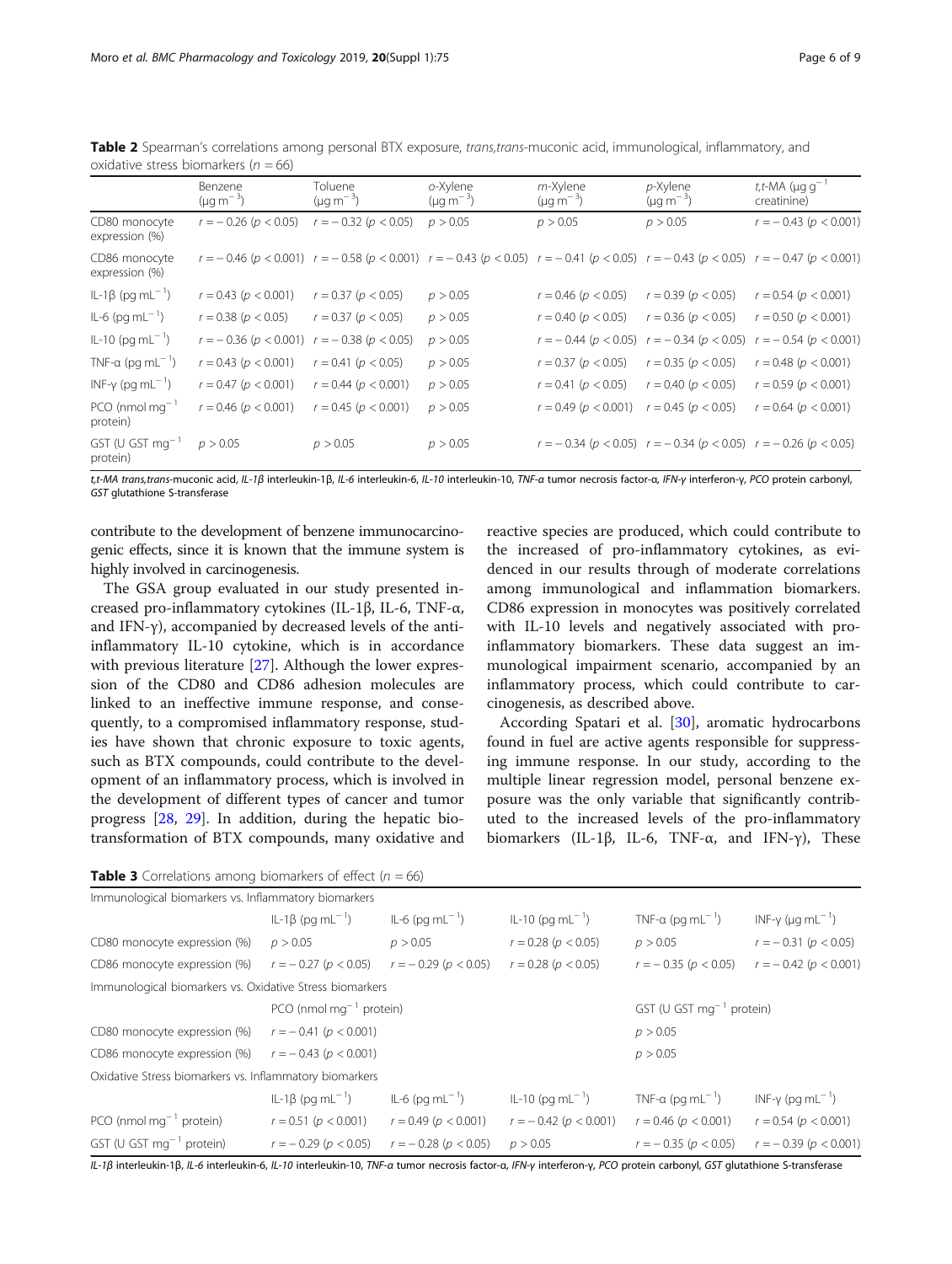<span id="page-6-0"></span>Table 4 Correlations among exposure time and immunological, inflammatory, and oxidative stress biomarkers ( $n = 66$ )

|                                      | Exposure time (years)       |
|--------------------------------------|-----------------------------|
| CD80 monocyte expression (%)         | $r = -0.34$ ( $p < 0.05$ )  |
| CD86 monocyte expression (%)         | $r = -0.50$ ( $p < 0.001$ ) |
| IL-1β (pq mL <sup>-1</sup> )         | $r = 0.57$ ( $p < 0.001$ )  |
| $IL-6$ (pg m $L^{-1}$ )              | $r = 0.54$ ( $p < 0.001$ )  |
| $ L-10$ (pg m $L^{-1}$ )             | $r = -0.56$ ( $p < 0.001$ ) |
| TNF-a (pg mL <sup>-1</sup> )         | $r = 0.53$ ( $p < 0.001$ )  |
| INF- $\gamma$ (pg mL <sup>-1</sup> ) | $r = 0.59$ ( $p < 0.001$ )  |
| PCO (nmol $mg^{-1}$ protein)         | $r = 0.58$ ( $p < 0.001$ )  |
| GST (U GST $mg^{-1}$ protein)        | $r = -0.27$ ( $p < 0.05$ )  |

IL-1β interleukin-1β, IL-6 interleukin-6, IL-10 interleukin-10, TNF-α tumor necrosis factor-α, IFN-γ interferon-γ, PCO protein carbonyl, GST glutathione S-transferase

findings suggested that the immunological and inflammatory alterations observed in our study could be related to carcinogenic process development due to benzene exposure. However, additional and further studies are needed to confirm this hypothesis.

The immunological and inflammatory alterations observed in our study are connected to the oxidative stress biomarkers, which could be shown by the univariate correlations. Additionally, the GSA group showed increased levels of PCO accompanied by decreased GST activity when compared to the non-exposed group. Furthermore, these alterations were linked to BTX exposure, confirming the involvement of these xenobiotics in the imbalance of the oxidative status observed.

According to Barreto et al. [\[31](#page-8-0)], during the biotransformation of benzene, multiple forms of reactive species

# Table 5 Multiple linear regression models

are produced, which could contribute to the development of oxidative damage, and could be the cause of increased levels of the biomarkers of protein damage observed in our study. Besides oxidative damage to protein, the continuous production of reactive species during benzene metabolism could induce toxicity in key cellular components, such as DNA [\[32](#page-8-0)]. Indeed, the activation of benzene and its metabolites culminates in damage to lipids, proteins, and DNA carbohydrates through various chemical reactions, leading to functional alterations in different tissues [\[33](#page-8-0)]. Furthermore, chronic benzene exposure compromises antioxidant capacity, which also contributes to the development of oxidative damage in exposed individuals [[10,](#page-7-0) [34\]](#page-8-0).

All the immunological, inflammatory, and oxidative stress biomarkers evaluated were correlated with exposure time. These findings indicate the possibility of using these biomarkers in the continuous monitoring of occupational hazards.

# Conclusions

The main findings of this study are related to the fact that all the alterations evidenced could be involved in the damage caused by occupational benzene exposure, especially the inflammatory process, which had not yet been detected in previous studies of our group, involving individuals occupationally exposed to benzene. Additional studies should be performed to elucidate the potential involvement of each biomarker. However, the continuous monitoring of these biomarkers could contribute to the early detection of the damages caused by benzene.

|                                                           | IL-1β (pq mL <sup>-1</sup> )<br>$R$ square = 0.579 |             | $IL-6$ (pg m $L^{-1}$ )<br>R square = $0.555$ |             | TNF-a (pg mL <sup>-1</sup> )<br>$R$ square = 0.584 |             | INF- $\gamma$ (pg mL <sup>-1</sup> )<br>R square = $0.627$ |             |
|-----------------------------------------------------------|----------------------------------------------------|-------------|-----------------------------------------------|-------------|----------------------------------------------------|-------------|------------------------------------------------------------|-------------|
|                                                           |                                                    |             |                                               |             |                                                    |             |                                                            |             |
|                                                           | В                                                  | $p$ -values | β                                             | $p$ -values | β                                                  | $p$ -values | β                                                          | $p$ -values |
| Benzene ( $\mu$ g m <sup>-3</sup> ) <sup>a</sup>          | 0.437                                              | p < 0.05    | 0.519                                         | p < 0.05    | 0.496                                              | p < 0.05    | 0.388                                                      | p < 0.05    |
| Toluene ( $\mu$ g m <sup>-3</sup> ) <sup>a</sup>          | 0.213                                              | p > 0.05    | 0.270                                         | p > 0.05    | 0.221                                              | p > 0.05    | 0.268                                                      | p > 0.05    |
| $m$ -Xylene (µg m <sup>-3</sup> ) <sup>a</sup>            | $-0.250$                                           | p > 0.05    | $-0.182$                                      | p > 0.05    | $-0.333$                                           | p > 0.05    | $-0.080$                                                   | p > 0.05    |
| p-Xylene ( $\mu$ g m <sup>-3</sup> ) <sup>a</sup>         | $-0.259$                                           | p > 0.05    | $-0.285$                                      | p > 0.05    | $-0.349$                                           | p > 0.05    | $-0.177$                                                   | p > 0.05    |
| t,t-MA ( $\mu$ g q <sup>-1</sup> creatinine) <sup>a</sup> | $-0.319$                                           | p > 0.05    | $-0.212$                                      | p > 0.05    | $-0.300$                                           | p > 0.05    | $-0.058$                                                   | p > 0.05    |
| CD86 monocyte expression $%$ <sup>a</sup>                 | $-0.404$                                           | p > 0.05    | $-0.381$                                      | p > 0.05    | $-0.428$                                           | p > 0.05    | $-0.374$                                                   | p > 0.05    |
| PCO (nmol mg $^{-1}$ protein) <sup>a</sup>                | 0.140                                              | p > 0.05    | 0.017                                         | p > 0.05    | 0.051                                              | p > 0.05    | 0.053                                                      | p > 0.05    |
| GST (U GST $mq^{-1}$ protein) <sup>a</sup>                | $-0.165$                                           | p > 0.05    | $-0.071$                                      | p > 0.05    | $-0.196$                                           | p > 0.05    | $-0.155$                                                   | p > 0.05    |
| Exposure time (years) <sup>a</sup>                        | $-0.463$                                           | p > 0.05    | $-0.481$                                      | p > 0.05    | $-0.461$                                           | p > 0.05    | $-0.387$                                                   | p > 0.05    |
| Age (years) <sup>a</sup>                                  | 0.277                                              | p > 0.05    | 0.229                                         | p > 0.05    | 0.148                                              | p > 0.05    | 0.161                                                      | p > 0.05    |
| Smoking <sup>b</sup>                                      | $-0.129$                                           | p > 0.05    | $-0.087$                                      | p > 0.05    | $-0.085$                                           | p > 0.05    | $-0.123$                                                   | p > 0.05    |

t,t-MA trans,trans-muconic acid, IL-1β interleukin-1β, IL-6 interleukin-6, TNF-α tumor necrosis factor-α, IFN-γ interferon-γ, PCO protein carbonyl, GST

glutathione S-transferase

<sup>a</sup>Categorical variable

b Continuous variable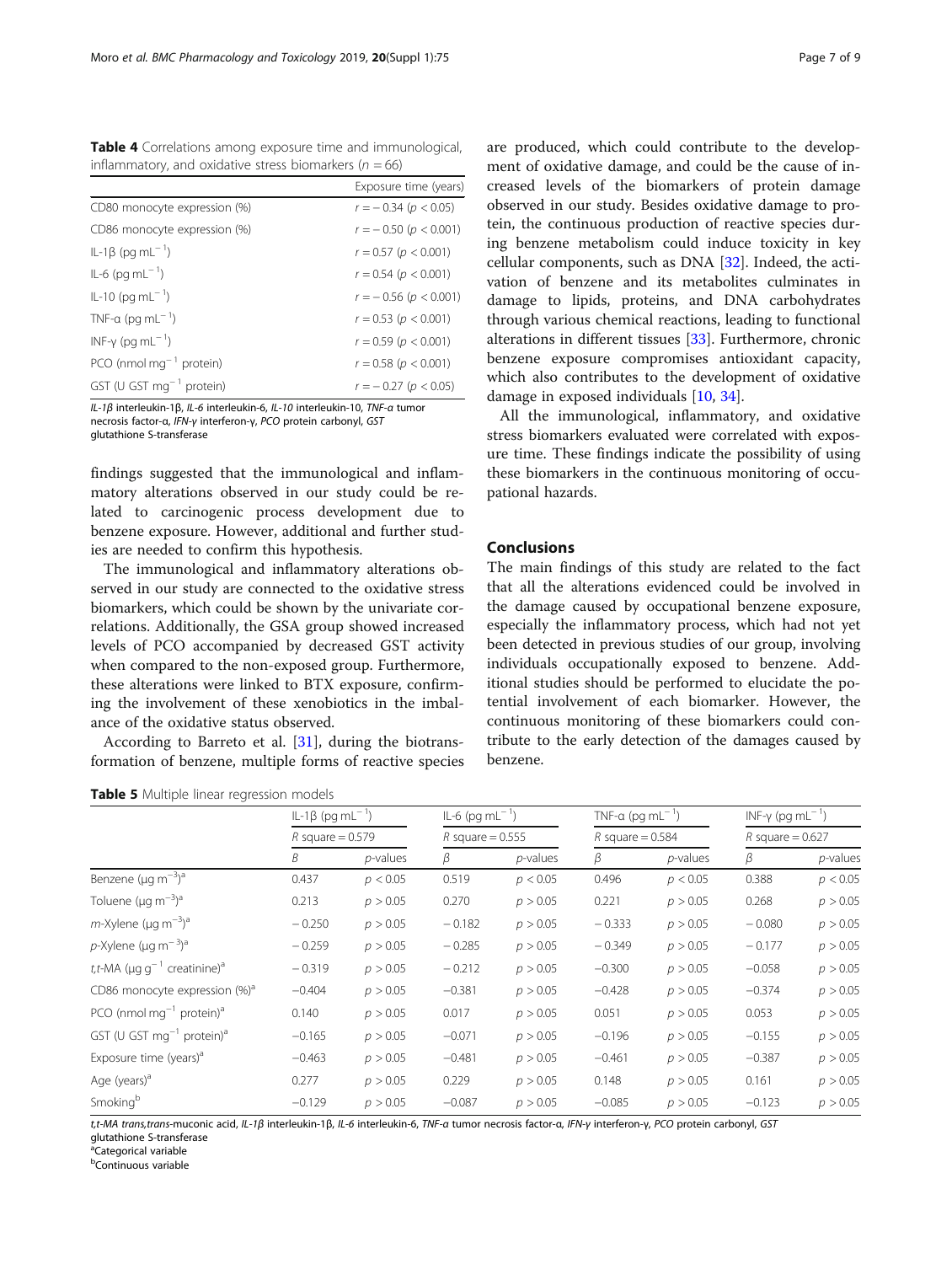<span id="page-7-0"></span>Taken together, these findings showed the influence of exposure to BTX compounds, especially benzene, on the immunological, inflammatory, and oxidative stress biomarkers evaluated. Furthermore, the data suggest a relationship among the evaluated biomarkers of effect, which, if continuously monitored, could contribute to providing early signs of damage to biomolecules in subjects that are occupationally exposed to BTX compounds. Additional measures, such as antioxidant intake, exposure elimination, also could contribute to the improvement of the life quality of occupational exposed subjects.

#### Abbreviations

ACGIH: American Conference of Governmental Industrial Hygienists; BEI: Biological exposure index; BTX: Benzene, toluene, and xylene; EDTA: Ethylenediamine tetra-acetic acid; GC-FID: Gas chromatographic flame ionization detector; GSA: Gasoline station attendants; GST: Glutathione S-transferase; HA: Hippuric acid; HPLC-UV: High-performance liquid chromatography with UV detection; IFN-γ: Interferon-γ; IL-10: Interleukin-10; IL-1β: Interleukin-1β; IL-6: Interleukin-6; mHA: Methylhippuric acid; NE: Nonexposed; PCO: Protein carbonyl; SEM: Standard error of the mean; SPE: Solid phase extraction; t,t-MA: trans,trans-muconic acid; TLV-TWA: Threshold Limit Value-Time Weighted Average; TNF-α: Tumor necrosis factor-α

#### Acknowledgements

The authors would like to thank all the subjects who volunteered to participate in this study.

#### About this supplement

This article has been published as part of BMC Pharmacology and Toxicology Volume 20 Supplement 1, 2019: Proceedings of Toxi-Latin 2018. The full contents of the supplement are available online at [https://](https://bmcpharmacoltoxicol.biomedcentral.com/articles/supplements/volume-20-supplement-1) [bmcpharmacoltoxicol.biomedcentral.com/articles/supplements/volume-20](https://bmcpharmacoltoxicol.biomedcentral.com/articles/supplements/volume-20-supplement-1) [supplement-1](https://bmcpharmacoltoxicol.biomedcentral.com/articles/supplements/volume-20-supplement-1).

#### Authors' contributions

AMM designed the study and drafted the manuscript; ES performed the experimental analysis and contributed to the data collection; NB performed the experimental analysis and contributed to the data collection; MFC performed the experimental analysis and contributed to the data collection; BG performed the experimental analysis and contributed to the data collection; SNN performed the experimental analysis and contributed to the data collection; GG performed the experimental analysis and contributed to the data collection; MMMFD performed the experimental analysis; SCG contributed to the interpretation and reviewed the draft of the manuscript. All authors read and approved the final manuscript.

#### Funding

This study was supported by CNPq/Universal (grant to S.C. Garcia; case nos. 484096/2011-7 and 485342/2013-8) and FAPERGS (grant to S.C. Garcia; case no. 1017503 PqG 06/2010 and PPSUS case no. 1207-2551/13-9). Publication costs were funded by CNPq/Universal and FAPERGS.

#### Availability of data and materials

The datasets used and/or analyzed during this study are available from the corresponding author on reasonable request.

#### Ethics approval and consent to participate

This study was approved by the research ethics committee of the Federal University of Rio Grande do Sul/RS (No. 21728/11) and a written informed consent was obtained from all participants prior to their enrollment in the study.

#### Consent for publication

Not applicable.

# Competing interests

The authors declare that they have no competing interests.

#### Author details

<sup>1</sup> Laboratory of Toxicology (LATOX), Department of Analysis, Pharmacy Faculty, Federal University of Rio Grande do Sul, Porto Alegre, RS, Brazil. <sup>2</sup>Specialized Faculty in the Health Area of Rio Grande do Sul (FASURGS) Passo Fundo, RS, Brazil. <sup>3</sup>Post-graduate Program in Pharmaceutical Sciences, Federal University of Rio Grande do Sul, Avenida Ipiranga 2752, Santa Cecília, Porto Alegre, RS CEP: 90610-000, Brazil. <sup>4</sup>Department of Physiology and Pharmacology, Federal University of Santa Maria, Santa Maria, RS, Brazil. 5 Health Sciences Institute, Feevale University, Novo Hamburgo, RS, Brazil. 6 Department of Health Sciences, Lutheran University of Brazil, Santa Maria, RS, Brazil.

### Published: 19 December 2019

#### References

- 1. Dougherty D, Garte S, Barchowsky A, Zmuda J, Taioli E. NQO1, MPO, CYP2E1, GSTT1 and GSTM1 polymorphisms and biological effects of benzene exposure--a literature review. Toxicol Lett. 2008;182(1–3):7–17.
- 2. Moro AM, Brucker N, Charao MF, Baierle M, Sauer E, Goethel G, et al. Biomonitoring of gasoline station attendants exposed to benzene: effect of gender. Mutat Res. 2017;813:1–9.
- 3. Carrieri M, Spatari G, Tranfo G, Sapienza D, Scapellato ML, Bartolucci GB, et al. Biological monitoring of low level exposure to benzene in an oil refinery: effect of modulating factors. Toxicol Lett. 2018;298:70-5.
- 4. Moro AM, Brucker N, Charao MF, Sauer E, Freitas F, Durgante J, et al. Early hematological and immunological alterations in gasoline station attendants exposed to benzene. Environ Res. 2015;137:349–56.
- 5. Salem E, El-Garawani I, Allam H, El-Aal BA, Hegazy M. Genotoxic effects of occupational exposure to benzene in gasoline station workers. Ind Health. 2018;56(2):132–40.
- 6. Warden H, Richardson H, Richardson L, Siemiatycki J, Ho V. Associations between occupational exposure to benzene, toluene and xylene and risk of lung cancer in Montreal. Occup Environ Med. 2018;75:696-702.
- 7. Keenan JJ, Gaffney SH, Galbraith DA, Beatty P, Paustenbach DJ. Gasoline: a complex chemical mixture, or a dangerous vehicle for benzene exposure? Chem Biol Interact. 2010;184(1–2):293–5.
- 8. Weisel CP. Benzene exposure: an overview of monitoring methods and their findings. Chem Biol Interact. 2010;184(1–2):58–66.
- 9. De Palma G, Poli D, Manini P, Andreoli R, Mozzoni P, Apostoli P, et al. Biomarkers of exposure to aromatic hydrocarbons and methyl tert-butyl ether in petrol station workers. Biomarkers. 2012;17(4):343–51.
- 10. Uzma N, Kumar BS, Hazari MA. Exposure to benzene induces oxidative stress, alters the immune response and expression of p53 in gasoline filling workers. Am J Ind Med. 2010;53(12):1264–70.
- 11. Moro AM, Charao MF, Brucker N, Durgante J, Baierle M, Bubols G, et al. Genotoxicity and oxidative stress in gasoline station attendants. Mutat Res. 2013;754(1–2):63–70.
- 12. Bahadar H, Mostafalou S, Abdollahi M. Current understandings and perspectives on non-cancer health effects of benzene: a global concern. Toxicol Appl Pharmacol. 2014;276(2):83–94.
- 13. Protano C, Andreoli R, Manini P, Vitali M. Urinary trans, trans-muconic acid and S-phenylmercapturic acid are indicative of exposure to urban benzene pollution during childhood. Sci Total Environ. 2012;435–436:115–23.
- 14. Tunsaringkarn T. Benzene-induced changes in hematological parameters and urinary trans, trans-muconic acid among gasoline station workers: authors' reply. Int J Occup Environ Med. 2013;4(2):110.
- 15. Hays SM, Pyatt DW, Kirman CR, Aylward LL. Biomonitoring equivalents for benzene. Regul Toxicol Pharmacol. 2012;62(1):62–73.
- 16. Tunsaringkarn T, Suwansaksri J, Soogarun S, Siriwong W, Rungsiyothin A, Zapuang K, et al. Genotoxic monitoring and benzene exposure assessment of gasoline station workers in metropolitan Bangkok: sister chromatid exchange (SCE) and urinary trans, trans-muconic acid (t,t-MA). Asian Pac J Cancer Prev. 2011;12(1):223–7.
- 17. Sauer E, Gauer B, Nascimento S, Nardi J, Goethel G, Costa B, et al. The role of B7 costimulation in benzene immunotoxicity and its potential association with cancer risk. Environ Res. 2018;166:91–9.
- 18. Ducos P, Gaudin R, Robert A, Francin JM, Maire C. Improvement in HPLC analysis of urinary trans,trans-muconic acid, a promising substitute for phenol in the assessment of benzene exposure. Int Arch Occup Environ Health. 1990;62(7):529–34.